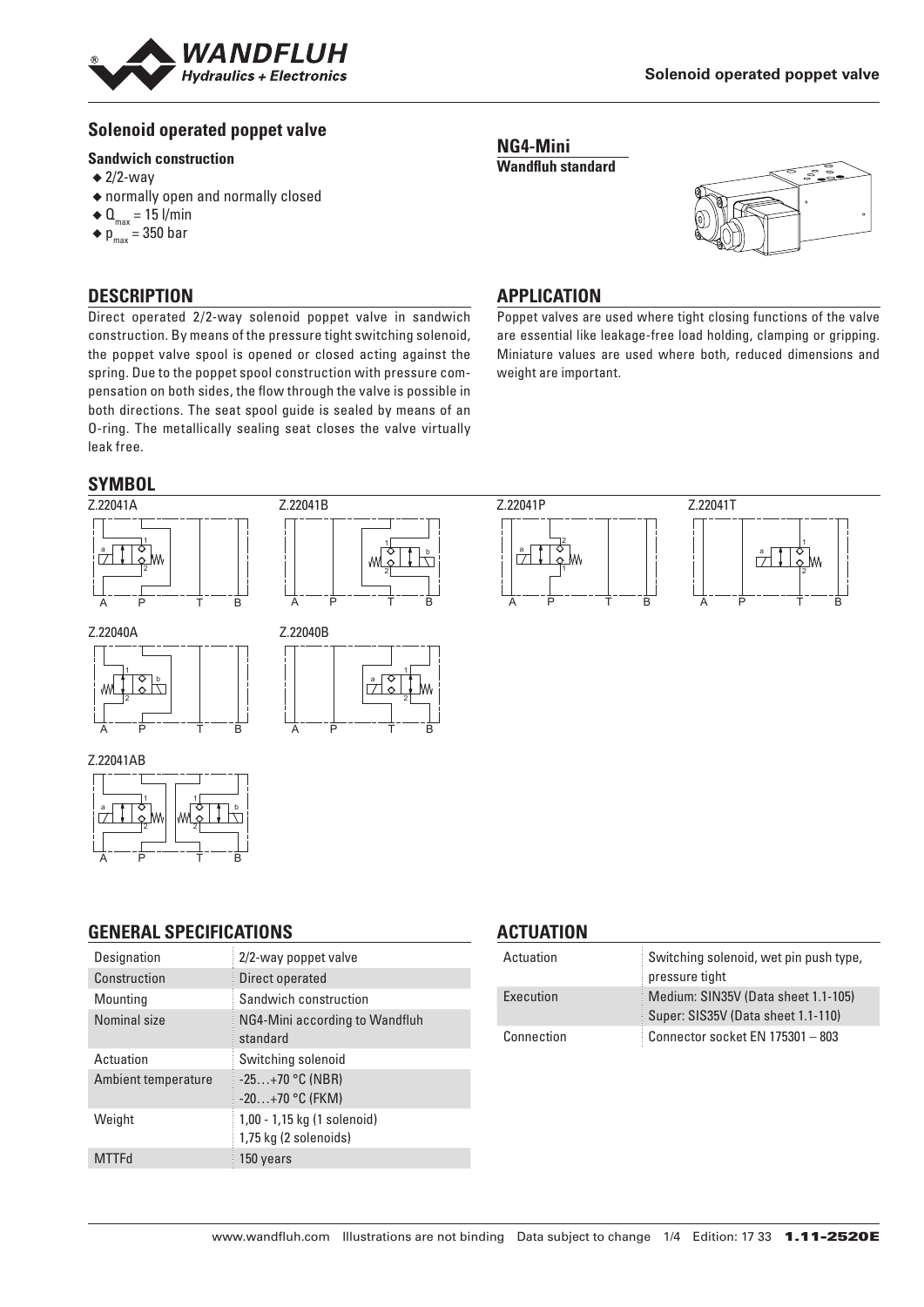

# **TYPE CODE**

|                                      |                                |               |                           |                                      |      |                | Ζ | 2 2 04 |  | $\sim$ | ٠ | # |  |
|--------------------------------------|--------------------------------|---------------|---------------------------|--------------------------------------|------|----------------|---|--------|--|--------|---|---|--|
| Poppet valve, sandwich construction  |                                |               |                           |                                      |      |                |   |        |  |        |   |   |  |
| Solenoid, Medium<br>Solenoid, Super  |                                | $\frac{M}{S}$ |                           |                                      |      |                |   |        |  |        |   |   |  |
| 2 way (connections)                  |                                |               |                           |                                      |      |                |   |        |  |        |   |   |  |
| 2 switching positions                |                                |               |                           |                                      |      |                |   |        |  |        |   |   |  |
| Nominal size 4-Mini                  |                                |               |                           |                                      |      |                |   |        |  |        |   |   |  |
| Normally closed<br>Normally open     |                                | $\frac{1}{0}$ |                           |                                      |      |                |   |        |  |        |   |   |  |
| Type list / Function<br>Poppet valve | in P<br>in A and B             | P<br>AB       | in T<br>in A              | $\overline{A}$                       | in B | $\overline{B}$ |   |        |  |        |   |   |  |
| Nominal voltage $U_{N}$              | <b>12 VDC</b><br><b>24 VDC</b> | G12<br>G24    | <b>115 VAC</b><br>230 VAC | R <sub>115</sub><br>R <sub>230</sub> |      |                |   |        |  |        |   |   |  |
| Sealing material                     | <b>NBR</b><br>FKM (Viton)      | D1            |                           |                                      |      |                |   |        |  |        |   |   |  |
| Design index (subject to change)     |                                |               |                           |                                      |      |                |   |        |  |        |   |   |  |

1.11-2520

## **ELECTRICAL SPECIFICATIONS**

| Protection class            | <b>IP65</b>                                                                                            |
|-----------------------------|--------------------------------------------------------------------------------------------------------|
| Relative duty factor        | 100 % DF                                                                                               |
| Switching frequency         | 15'000 / h                                                                                             |
| Service life time           | 107 (number of switching cycles,<br>theoretically)                                                     |
| Voltage tolerance           | $\pm$ 10 % with regard to nominal voltage                                                              |
| Standard nominal<br>voltage | 12 VDC, 24VDC, 115 VAC, 230 VAC<br>$AC = 50$ to 60 Hz, rectifier integrated in<br>the connector socket |

**Note!** Other electrical specifications see data sheet 1.1-105 (Medium) and 1.1-110 (Super)

### **HYDRAULIC SPECIFICATIONS**

| Working pressure            | Medium: $p_{max}$ = 160 bar<br>Super: $p_{max} = 350$ bar                  |
|-----------------------------|----------------------------------------------------------------------------|
| Maximum volume flow         | $Q_{\text{max}}$ = 15 l/min, see characteristic                            |
| Volume flow direction       | Any (see characteristic)                                                   |
| Leakage oil                 | Seat tight, max. 0,05 ml / min (approx. 1<br>$drop / min)$ at 30 $cSt$     |
| Fluid                       | Mineral oil, other fluid on request                                        |
| Viscosity range             | 12 mm <sup>2</sup> /s320 mm <sup>2</sup> /s                                |
| Temperature range<br>fluid  | $-20+70$ °C                                                                |
| Contamination<br>efficiency | Class 20 / 18 / 14                                                         |
| Filtration                  | Required filtration grade $\beta$ 1016 $\geq$ 75,<br>see data sheet 1.0-50 |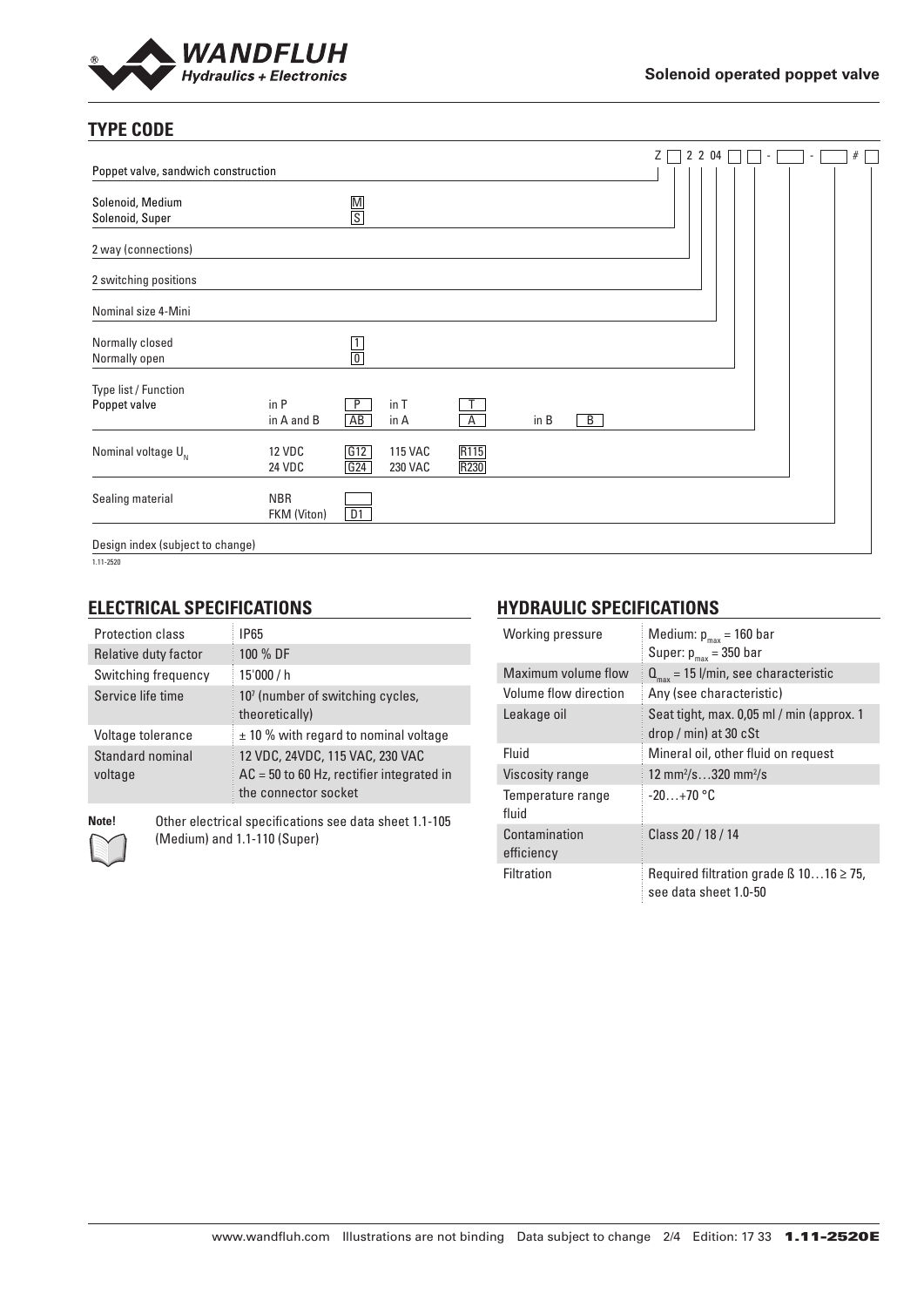

### **PERFORMANCE SPECIFICATIONS**

Oil viscosity  $v = 30$  mm<sup>2</sup>/s





#### **STANDARDS**

| Mounting interface            | Wandfluh standard |
|-------------------------------|-------------------|
| Solenoids                     | DIN VDE 0580      |
| <b>Connection execution D</b> | EN 175301 - 803   |
| <b>Protection class</b>       | <b>EN 60 529</b>  |
| Contamination efficiency      | ISO 4406          |

#### **MANUAL OVERRIDE**

Screw plug (HB0), no actuation possible Optionally: HB4,5, HN(K) or HR(K)  $\rightarrow$  See data sheet 1.1-311

#### **COMMISSIONING**

**Attention!** When commissioning, the valve must be vented under pressure (max. two rotations of screw E).

#### **SURFACE TREATMENT**

- ◆ The sandwich bodies made of steel are zinc-phosphated
- ◆ The solenoid and the cover are zinc coated
- ◆ The socket head screws are zinc coated

| $p = f(Q)$ |                  |        | <b>Performance limits "Medium"</b><br>Measured with nominal voltage -10 % |   |    |       |  |    |                 |
|------------|------------------|--------|---------------------------------------------------------------------------|---|----|-------|--|----|-----------------|
| 160        | p [bar]<br>K0152 |        |                                                                           |   |    |       |  |    |                 |
| 140<br>120 |                  |        |                                                                           |   |    |       |  |    |                 |
| 100<br>80  |                  |        |                                                                           |   |    |       |  |    |                 |
| 60         |                  |        |                                                                           |   |    |       |  |    |                 |
| 40<br>20   |                  |        |                                                                           |   |    |       |  |    |                 |
| O          |                  | 2<br>4 | 6                                                                         | 8 | 10 | 12 14 |  | 16 | $Q$ [ $l/min$ ] |

|             | <b>Flow direction</b> |                   |  |  |  |
|-------------|-----------------------|-------------------|--|--|--|
| <b>Type</b> | $1 \rightarrow 2$     | $2 \rightarrow 1$ |  |  |  |
| ZS22041.    |                       |                   |  |  |  |
| ZS22040.    |                       |                   |  |  |  |



**Attention!** Long periods of non-actuation can reduce the switching performance

### **ACCESSORIES**

| Fixing screws                  | Data sheet 1.0-60  |
|--------------------------------|--------------------|
| Threaded subplates             | Data sheet 2.9-05  |
| <b>Multi-station subplates</b> | Data sheet 2.9-45  |
| Horizontal mounting blocks     | Data sheet 2.9-85  |
| <b>Technical explanations</b>  | Data sheet 1.0-100 |
| <b>Hydraulic fluids</b>        | Data sheet 1.0-50  |
| <b>Filtration</b>              | Data sheet 1.0-50  |
| Relative duty factor           | Data sheet 1.1-430 |

### **SEALING MATERIAL**

NBR or FKM (Viton) as standard, choice in the type code

#### **INSTALLATION NOTES**

| Mounting type     | Sandwich mounting                   |
|-------------------|-------------------------------------|
|                   | 3 fixing holes for                  |
|                   | socket head screws or studs M5      |
| Mounting position | Any, preferably horizontal          |
| Tightening torque | Fixing screws $M_p = 5.2$ Nm (screw |
|                   | quality 8.8, zinc coated)           |

#### **VALVES INSTALLED**

The central functioning element is the poppet valve cartridge NG4, data sheet 1.11-2020.